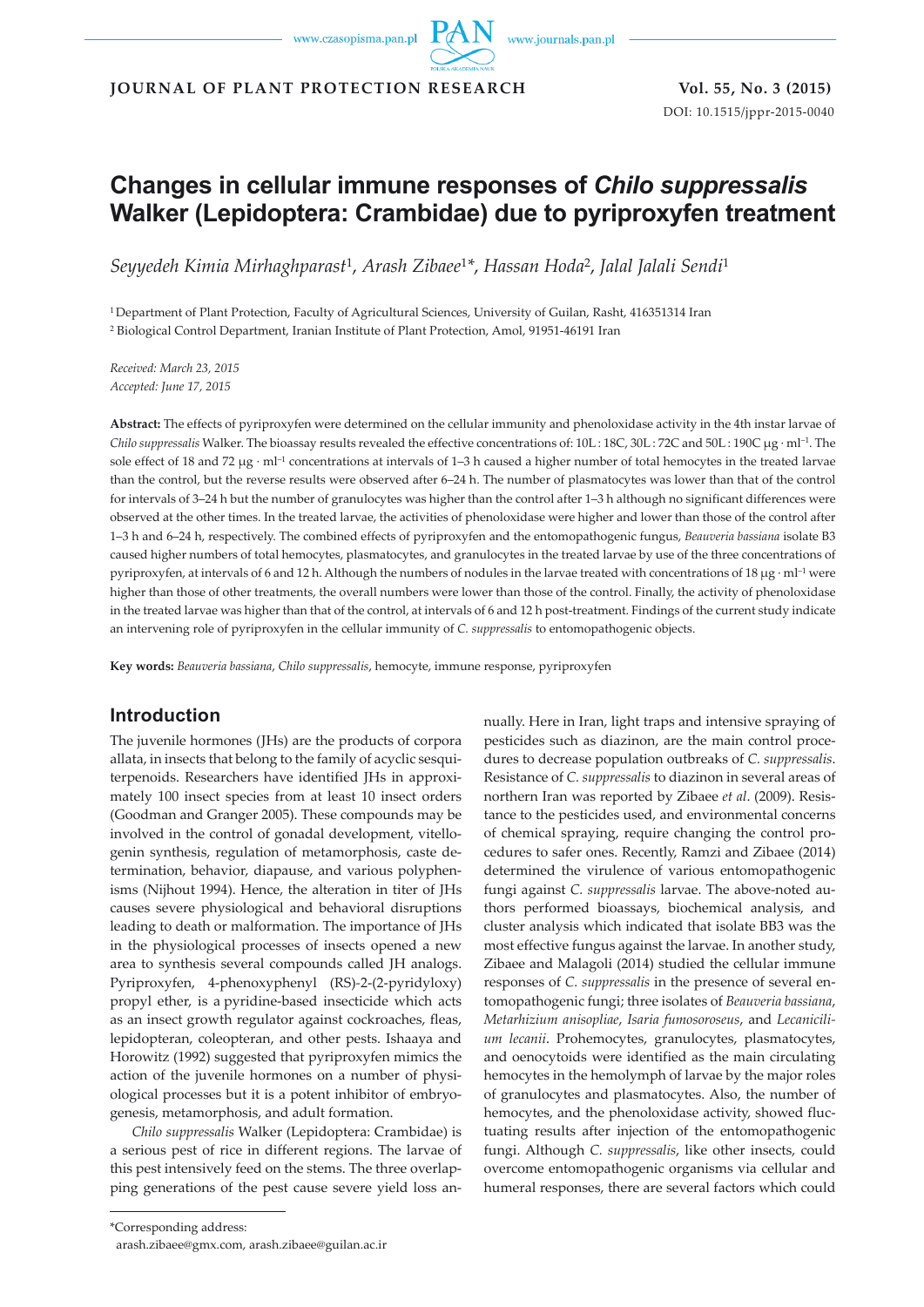

modulate immunity. These factors include hormones, feeding status, developmental stages, and temperature. The determination of modulating factors on insect immunity could elucidate the ability or deficiency of an insect *vs.* non-self-objects (Zibaee *et al*. 2009). Juvenile hormone and its analogs are factors affecting the immunity of insects, mainly by altering the number of immunocytes (Gelbič *et al*. 2005; Franssens *et al*. 2006; Zibaee *et al*. 2012; Rahimi *et al*. 2013). Apart from immune responses, Mirhaghparast *et al*. (2014) found disturbance effects of pyriproxyfen on several enzymatic and non-enzymatic components engaged in intermediary metabolism of *C. suppressalis*. Regarding the impressive effects of pyriproxyfen on these processes, the positive or negative effects of the JH analogs (e.g. pyriproxyfen) on the cellular immunity of *C. suppressalis* larvae showing possible compatibility with biological control using *B. bassiana* must be made clear. Hence, the current study was conducted to find out how pyriproxyfen affects cellular immunity alone or in the presence of *B. bassiana* spores.

### **Materials and Methods**

#### *Chilo suppressalis* **rearing**

Individuals of *C. suppressalis* were reared on the Hashemi variety of rice in the Department of Biological Control, the Iranian Institute of Plant Protection, Amol. Rice varieties were planted in buckets (height 40 cm, width 20 cm) under cages in greenhouse. After rearing for three generations, egg patches were transferred to a laboratory, where the conditions were: 25°C, 85% of relative humidity (RH) and 16L : 8D of photoperiod. These egg patches were then reared to 4th larval instars.

#### *Beauveria bassiana* **culture**

Based on Ramzi and Zibaee (2014), the BB3 isolate of *B. bassiana* showing the highest virulence on *C. suppressalis* was cultured at 25°C (±1°C) on Potato Dextrose Agar (pH 5.6) amended with 1% yeast extract. After 14 days, the conidia were washed off with a 0.01% solution of Tween 80 (Sigma Aldrich, USA), and a concentration of  $10<sup>4</sup>$  spore  $\cdot$  ml<sup>-1</sup> was prepared for a combined exposure using pyriproxyfen (Zibaee and Malagoli 2014).

#### **Bioassay of pyriproxyfen**

Different concentrations of pyriproxyfen including 50, 100, 300, 500, and 1,000  $\mu$ g · ml<sup>-1</sup>, were prepared and 2  $\mu$ l of each of the concentrations was topically exposed to 4th larval instars. The mortality of the larvae was recorded during the 72 h period. Then, the data were inserted in POLO-PC software to calculate the  $LC_{10}$ ,  $LC_{30}$  and  $LC_{50}$  values. The bioassay was done using three replicates containing 10 larvae in each, together with the control  $(N = 180)$ .

#### **Effect of pyriproxyfen on cellular immunity**

Larvae of *C. suppressalis* (group I) were separately treated with 2 µl of pyriproxyfen concentrations (18, 72 and

190  $\mu$ g · ml<sup>-1</sup>) to find the sole effects of pyriproxyfen on hemocyte numbers and phenoloxidase activity. The control larvae treatment used acetone (number of individuals per treatment including the control was 30 larvae; N = 120). Group II larvae underwent a treatment that used 2 µl of pyriproxyfen concentration and then after 4 h, these Group II larvae were injected with  $10^4$  spore  $\cdot$  ml<sup>-1</sup> of *B. bassiana* var. BB3 to find the number of hemocytes, the nodule formation, and the phenoloxidase activity. The control larvae were treated by acetone and injected with distilled water (number of individuals per treatment including the control was 30 larvae,  $N = 120$ ). After both experiments, the hemolymph of the larvae were collected from the first abdominal proleg at 1, 3, 6, 12, and 24 h intervals. The hemolymph was immediately diluted with an anticoagulant solution (0.01 M ethylenediamine tetraacetic acid, 0.1 M glucose, 0.062 M NaCl, and 0.026 M citric acid, pH 4.6) described by Azambuja *et al*. (1991). The preparation proportion was  $1:4$  of anticoagulant solution and hemolymph. Samples taken from different time intervals were loaded into a hemocytometer to count the number of total hemocytes, plasmatocytes, granulocytes, and nodules. Please note the number of nodules just evaluated after the combined effects of pyriproxyfen and *B. bassiana*.

#### **Assay of phenoloxidase activity**

Phenoloxidase activities (PO) in the hemolymph of the control and treated larvae were assessed at different time intervals. They were assessed according to Willson *et al*. (2002). Briefly,  $8 \mu l$  of hemolymph was added to  $50 \mu l$  of ice-cold PBS (pH 7) and gently mixed. The samples were frozen at –20°C to disrupt hemocyte membranes. The enzymatic activities were assayed spectrophotometrically using 10 mM L-dopa (3,4-dihydroxyphenylalanine) as the substrate. Incubation was done for 5 min and the absorbance was then read at 492 nm during the linear phase of the reaction.

#### **Protein assay**

Protein concentrations were assayed according to the method described by Lowry *et al*. (1951). The method recruits the reaction of  $Cu^{2+}$ , produced by the oxidation of peptide bonds with Folin-Ciocalteu reagent. In the assay, 20 µl of the homogenised sample was added to 100 µl of the reagent, and incubation took place for 30 min prior to reading the absorbance at 545 nm (recommended by Ziest Chem. Co., Tehran-Iran).

#### **Statistical analysis**

All data from a complete randomised design were compared by one-way analysis of variance (ANOVA) followed by Tukey's test. Differences between samples were statistically considered at a probability less than 5% and marked in the figures and tables. The treatment values were compared in the same time intervals.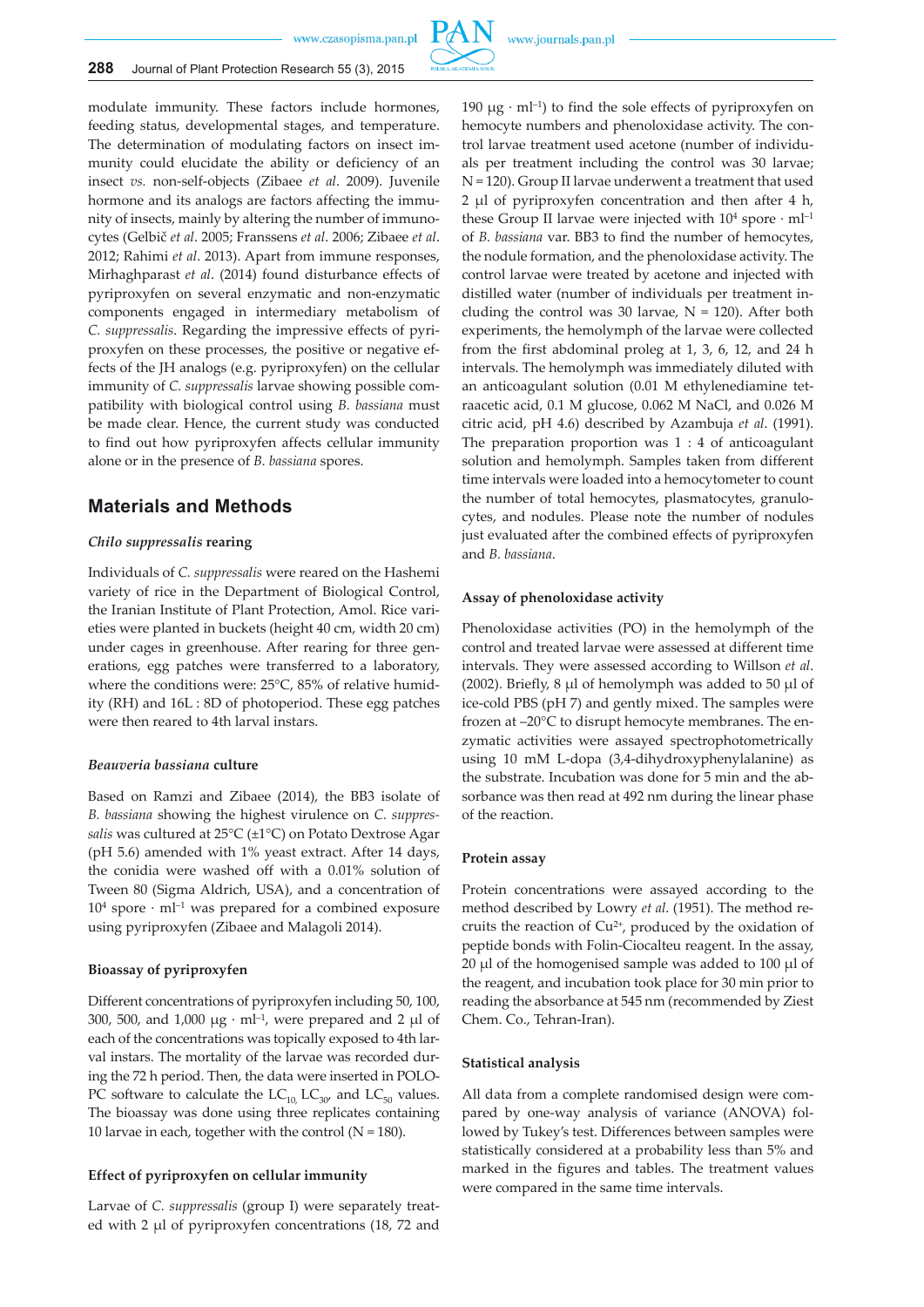# **Results and Discussion**

Both pesticides and entomopathogenic organisms are considered to be efficient means for decreasing an insect population. Since Integrated Pest Management (IPM) is recommended as the rational and safe procedure to decrease the damage caused by pests, potential synergism or antagonism of the various control procedures must be determined. The effects of pesticides, mainly insect growth regulators (IGRs), must be determined to have a better background of IPM and to make way for the adaptability or inadaptability of the IGRs with other control tactics. In the current study, pyriproxyfen affected the numbers of hemocytes, the nodule formation, and the phenoloxidase activity in the *C. suppressalis* 4th instar larvae, in both sole exposure and combined with the entomopathogenic fungus, *B. bassiana* (isolate BB3). When pyriproxyfen, in concentrations of 18 and 72  $\mu$ g ·  $\cdot$  ml<sup>-1</sup>, was solely exposed to larvae, the number of the total hemocytes (after 1–3 h) was higher than that of the control (after 1–3 h). By increasing the incubation time, the number of total hemocytes in all the treated concentrations were lower than in the control (Fig. 1A). The combined treatment of pyriproxyfen and *B. bassiana* led to higher numbers of total hemocytes at intervals of 6–24 h post- -treatment than in the control (except for the concentration of 190  $\mu$ g · ml<sup>-1</sup> after 24 h). But the number of cells in the treated larvae at time intervals of 1 and 3 h were lower than in the control, except for the concentration of 18  $\mu$ g · · ml–1 (Fig. 1B). Sole treatment of pyriproxyfen decreased the number of plasmatocytes in all of the time intervals in comparison with the control, except for 1 and 3 h post- -treatment. The number of plasmatocytes in the concentration of 18  $\mu$ g · ml<sup>-1</sup> tended to be higher or the same as the control (Fig. 2A). Plasmatocytes in combined effects with pyriproxyfen and *B. bassiana* at intervals of 6–24 h post-treatment, showed higher numbers than the control. However, the results were reversed in the two first, timeintervals (Fig. 2B). Although the numbers of granulocytes after the sole treatment of pyriproxyfen were higher than those of the control, the combined effects of pyriproxyfen and *B. bassiana* increased the number of these cells in comparison with the control, after 6 and 12 h of post- -treatment (Fig. 3A, B). In other time intervals, the number of granulocytes were lower than for the control or no significant differences were observed (Fig. 3B). George and Ambrose (2004) found that treating *Rhynocoris kumarii* Ambrose and Livingstone (Hemiptera: Reduviidae) with organophosphate insecticides increased the total hemocyte counts, mainly granulocytes, while organochlorines decreased the total number of hemocytes, mainly granulocytes, but increased the numbers of prohemocytes and plasmatocytes. Botanical insecticides, like Azadirachtin and *Artemisia annua* L. (Asteraceae), decreased the number of plasmatocytes and granulocytes in *Eurygaster integriceps* Puton (Hemiptera: Scutelleridae) and *Rhodnius* 



**Fig. 1.** Effects of pyriproxyfen (A) and pyriproxyfen + *Beauveria bassiana* (B) on total hemocyte counts of *Chilo suppressalis*. Statistical differences have been shown by various letters in each time intervals ( $p \le 0.05$ , Tukey test)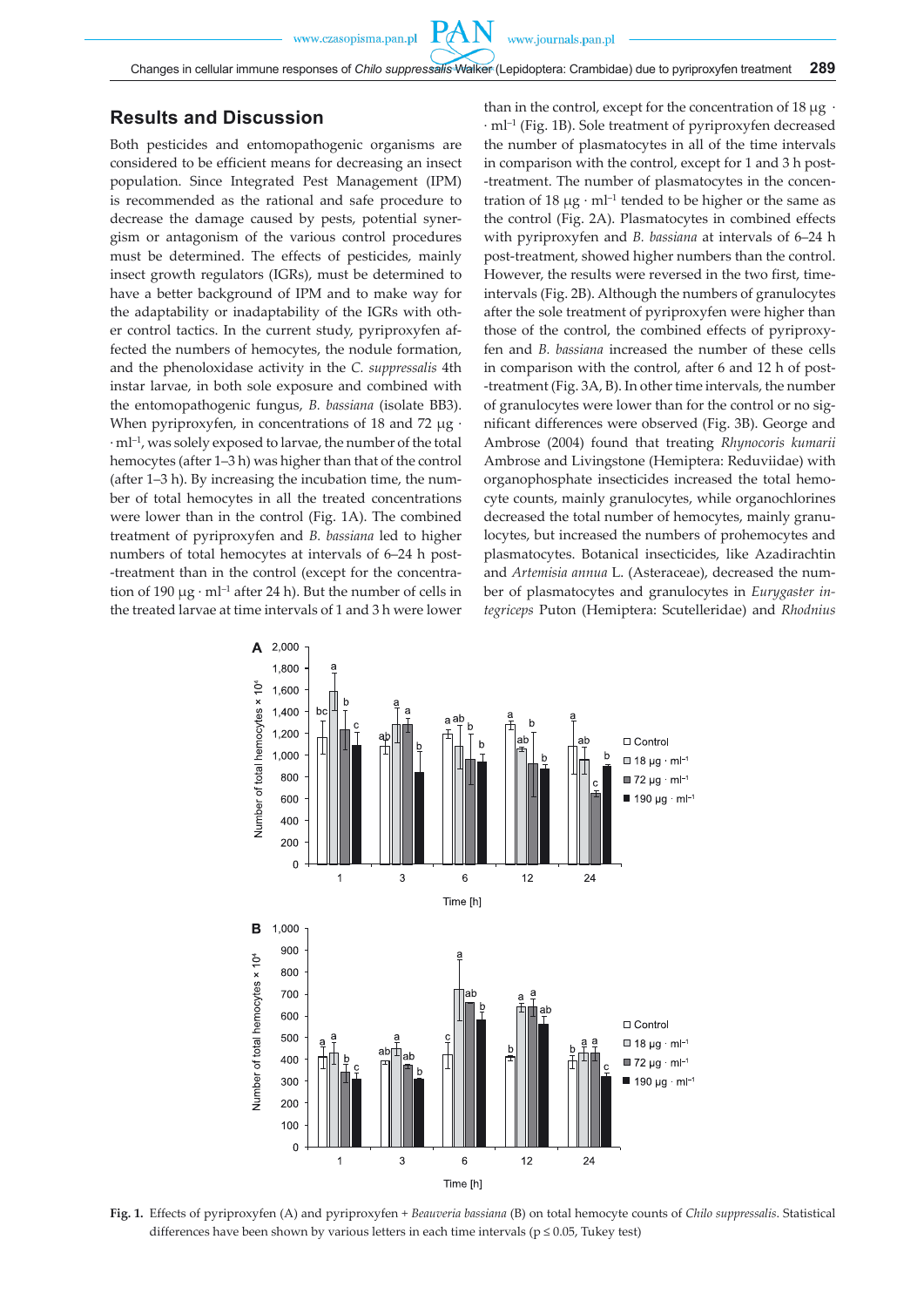



**Fig. 2.** Effects of pyriproxyfen (A) and pyriproxyfen + *Beauveria bassiana* (B) on plasmatocyte counts of *Chilo suppressalis*. Statistical differences have been shown by various letters in each time intervals ( $p \le 0.05$ , Tukey test)

*prolixus* L. (Hemiptera: Reduviidae) in a dose-dependent manner (Azambuja *et al*. 1991; Zibaee and Bandani 2010). Insect hormones, like 20-hydroxyecdysone (20E) and JH, have shown two distinct effects on the cellular immunity of an insect. In the majority of studies, 20E caused proliferation of hemocytes, while JH and its analogs showed adverse results (James and Xu 2012). In their study, Gelbič *et al*. (2005) showed that the JH analog, metyrapone, reduced the number of granulocytes in *Spodoptera littoralis* Fabricius (Lepidoptera: Noctuidae), while it increased the number of plasmatocytes. Kim *et al*. (2008) reported an antagonistic effect of juvenile hormone on the numbers and the hemocyte-spreading behavior in *Spodoptera exigua* (Hübner). It was noted, in the study by Zibaee *et al*. (2012), that pyriproxyfen decreased the numbers of total hemocytes, plasmatocyte, and granulocyte in *E. integriceps* adults. Rahimi *et al*. (2013) demonstrated inhibitory effects of pyriproxyfen on the total hemocyte counts in addition to the numbers of plasmatocytes and granulocytes in the 4th instar larvae of *Ephestia kuehniella* Zeller (Lepidoptera: Pyralidae). Our overall results revealed that the sole treatment of pyriproxyfen decreased the number of total hemocytes, plasmatocytes, and granulocytes when taking into account statistical significance. There was an exception for the total hemocytes at the 1 h time interval at the lowest concentration. When the fungus, *B. bassiana,* was injected after the pyriproxyfen treat-

ment, the highest number of hemocytes were observed after 6 and 12 h, which was higher than that of the control. The effects of pesticides on the hemocytes of insects are different and depend on the chemical nature of the pesticides. The negative effects of JH analogs, like pyriproxyfen on the hemocyte numbers, could be attributed to cytotoxic effects, to the inhibition of larval hematopoietic function, or to cell proliferation (Zibaee *et al*. 2012). Inhibition studies were done by Kim *et al*. (2008), regarding the differences of hemocyte numbers alone, and the combined effects of pyriproxyfen. They performed the studies to have a better inderstanding of the mechanism. They reported antagonistic effects of ethoxyzolamide; a known inhibitor of the JH membrane receptor on the plasmatocytes of *Spodoptera frugiperda* (J.E. Smith). They suggested that JH and maybe their analogs have a membrane action on the plasmatocyte. Hemocytes somehow showed a response to the JH treatment. Kim *et al*. (2008) concluded, though, that JH utilised membrane or cytosolic receptors to exert its effects on hemocytes rather than nuclear gene expression. Moreover, some other mediators, such as eicosanoids, are activated in response to pathogen infection so they caused the hemocytes' sensitivity at points of infection, increasing cellular responses such as phagocytosis and nodule formation (Kim *et al*. 2008).

No nodule was observed after the sole effects of pyriproxyfen. But the combined treatment of pyriproxyfen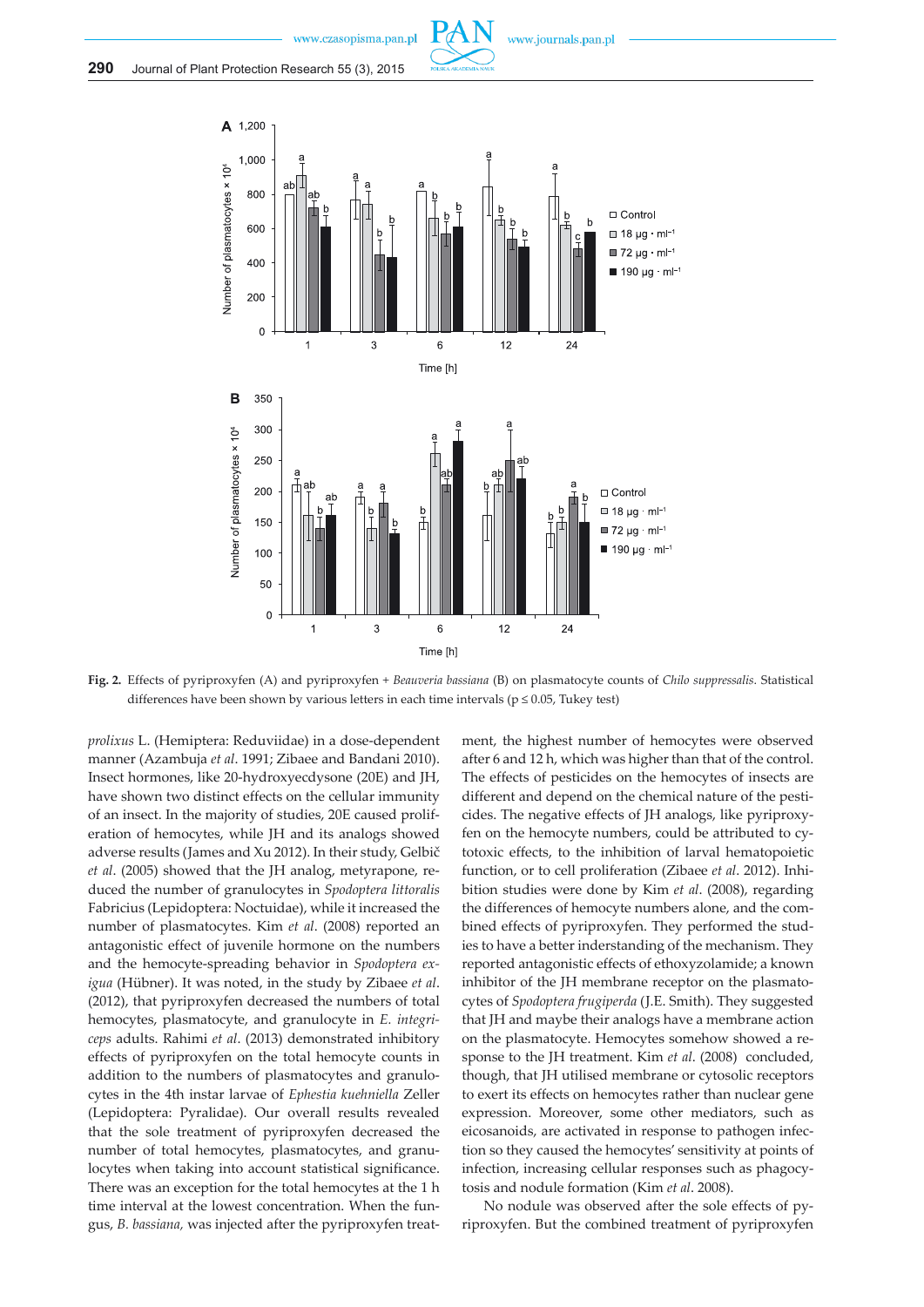

**Fig. 3.** Effects of pyriproxyfen (A) and pyriproxyfen + *Beauveria bassiana* (B) on granulocyte counts of *Chilo suppressalis*. Statistical differences have been shown by various letters in each time intervals ( $p \le 0.05$ , Tukey test)

and *B. bassiana* revealed a lower numbers of nodules in comparison with the control at all the time intervals (Fig. 4). In the two first time-intervals, the activities of phenoloxidase were higher than those of the control after pyriproxyfen treatment. However, the enzymatic activities decreased in other time intervals (Fig. 5A). The activities of the enzyme were found to be higher than those of the control, at time intervals of 6–12 h for the combined treatment and mainly for the concentrations of 72 and 190  $\mu$ g · · ml–1. Adverse results were observed, though, in the two, first time-intervals (Fig. 5B). Rantala *et al*. (2003) demonstrated suppressive effects of JH on both PO and encapsulation in *Tenebrio molitor* L. (Coleoptera: Tenebrionidae). It was reported by Rahimi *et al*. (2013) that the highest number of nodules were found at 6–12 h post injection of *E. kuehniella* larvae by *B. bassiana*, for both the control and the pyriproxyfen-treated larvae, yet the number of nodules in the treated larvae were significantly lower than those in the control. The authors found no significant differences in the case of phenoloxidase activity (Rahimi *et al*. 2013). It was observed by Franssens *et al*. (2006) that both JH and its analogs affected the nodulation in the larvae of *N. bullata* by reducing the ability of the larvae to form nodules in response to laminarin, along with a down regulation of phenoloxidase activity. The lower numbers of formed nodules in the pyriproxyfen-treated, *C. suppressalis* larvae might be because of the inhibitory effects of the insecticide on the cell proliferation, and the differentiation into macrophages. Also, since phenoloxidases are synthesised as zymogen by hemocytes, one of the reasons for the lowering of phenoloxidase activity might be the reduced numbers of hemocytes caused by pyriproxyfen. The second reason has been suggested by the works of Mirhaghparast and Zibaee (2013) and Delkash-Roudsari *et al*. (2015) on *in vitro* effects of pyriproxyfen on phenoloxidase of *C. suppressalis* and *E. kuehniella*. The results revealed significant inhibition by both extracted and purified phenoloxidase due to *in vitro* treatment using pyriproxyfen. So, it might be concluded that pyriproxyfen could decrease the phenoloxidase activity of insects by not only reducing the number of hemocytes but also by direct inhibition of phenoloxidase activity.

The results of the current study revealed two different effects of pyriproxyfen after a sole treatment or after a pyriproxyfen-treatment in combination with *B. bassiana*  on the 4th instar larvae of *C. suppressalis*. The results revealed that a sole treatment of pyriproxyfen decreased the number of hemocytes and the nodule formation, and any positive effects would be expected in the earlier time intervals. The activity of phenoloxidase even showed a negative correlation by the effects of pyriproxyfen on the hemocytes. These finding and those of a previous study on intermediary metabolism, might indicate that there are intervening roles of this compound in the physiologi-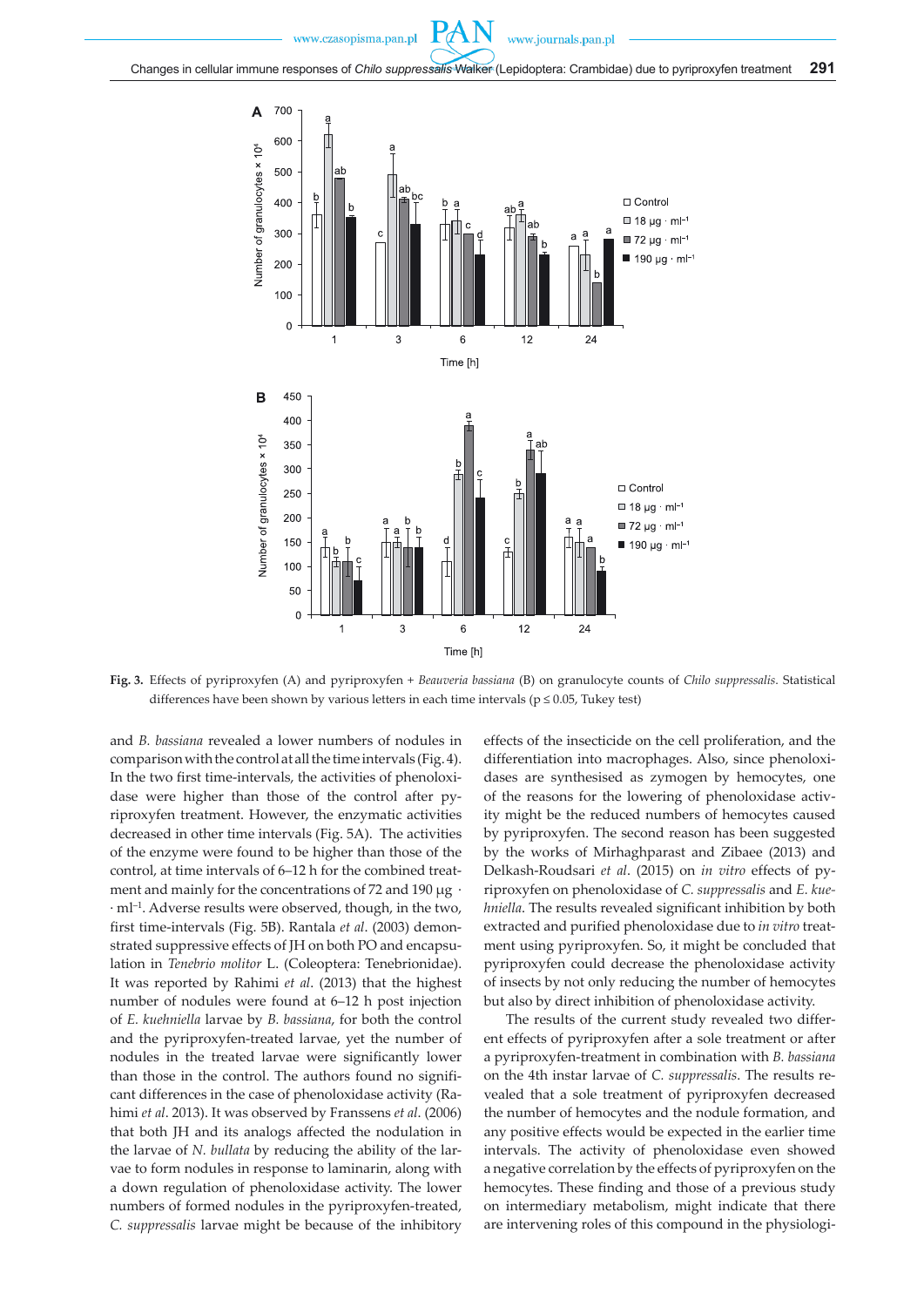



**Fig. 4.** Effects of pyriproxyfen + *Beauveria bassiana* (A) on number of nodules in *Chilo suppressalis*. A nodule found in the injected larvae of *Ch. suppressalis* (B). Statistical differences have been shown by various letters in each time intervals (p ≤ 0.05, Tukey test)



**Fig. 5.** Effects of pyriproxyfen (A) and pyriproxyfen + *Beauveria bassiana* (B) on activity of phenoloxidase (PO) in *Chilo suppressalis*. Statistical differences have been shown by various letters in each time intervals ( $p \le 0.05$ , Tukey test)